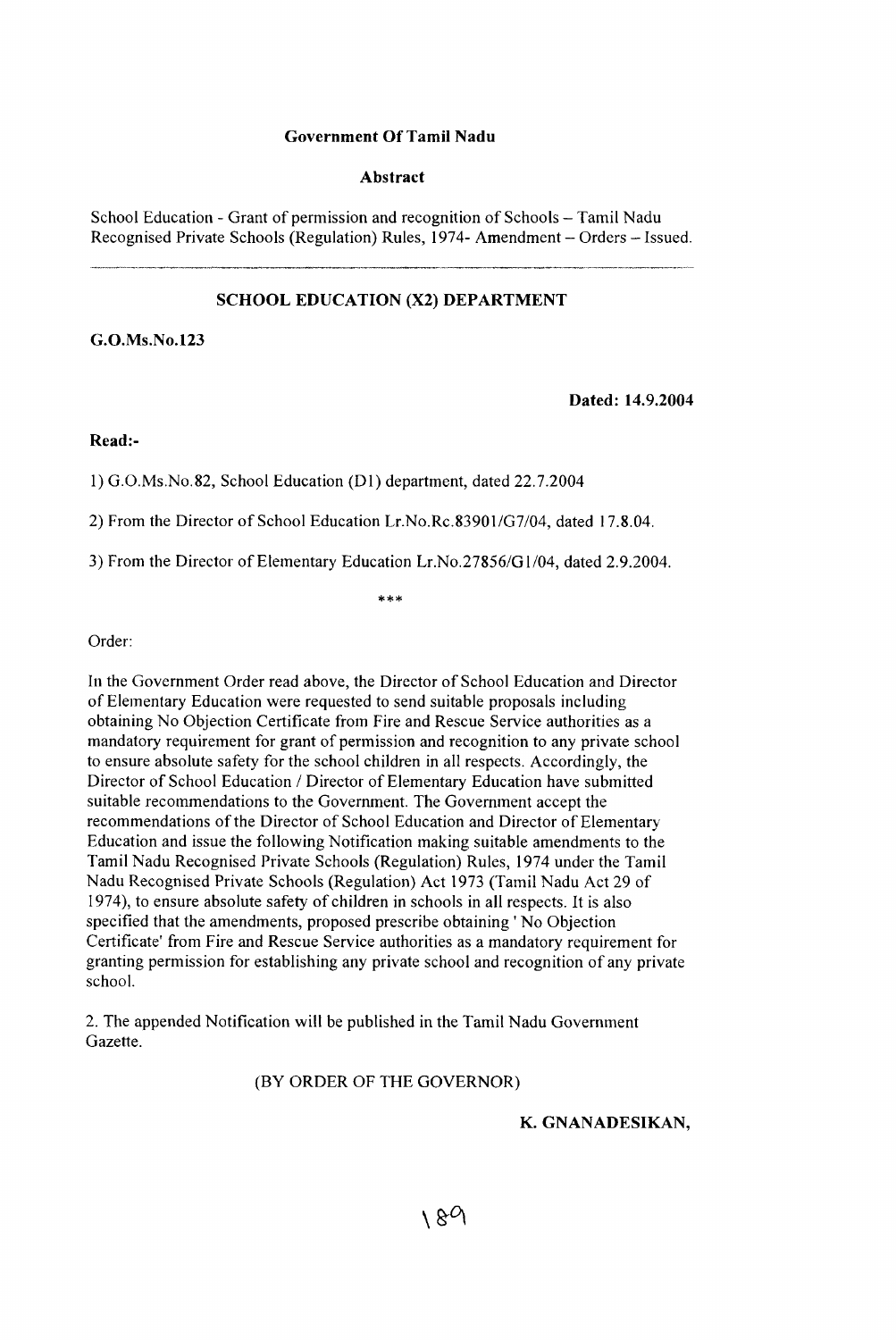#### **Secretary to Government.**

**To**

The Director of Stationery and Printing, Chennai-1.

(for publication in Tamil Nadu Government Gazette)

The Director of School Education, Chennai-6.

The Director of Elementary Education, Chennai-6

The Director of Fire and Rescue Services, Chennai-8.

Copy to

The School Education (B  $&$  HS) Department, Chennai-9.

Law Department, Chennai-9.

The Minister Office (E  $&CT$ )

SF/SC

/Forwarded by Order/

**Section Officer.**

#### **APPENDIX**

## **NOTIFICATION**

In exercise of the powers conferred by section 56 of the Tamil Nadu Recognised Private Schools (Regulation) Act, 1973 (Tamil Nadu Act 29 of 1974), the Governor of Tamil Nadu hereby makes the following amendments to the Tamil Nadu R ecognised Private Schools

(Regulation) Rules, 1974.

# **AMENDMENTS**

In the said Rules,-

(1) in rule 6, in sub-rule  $(1)$ , after clause (e), the following clauses shall be added, namely:-

"(f) structural stability certificate from the Engineers of Public Works

Department/Chartered Engineers (from the Engineers in the panel of qualified and